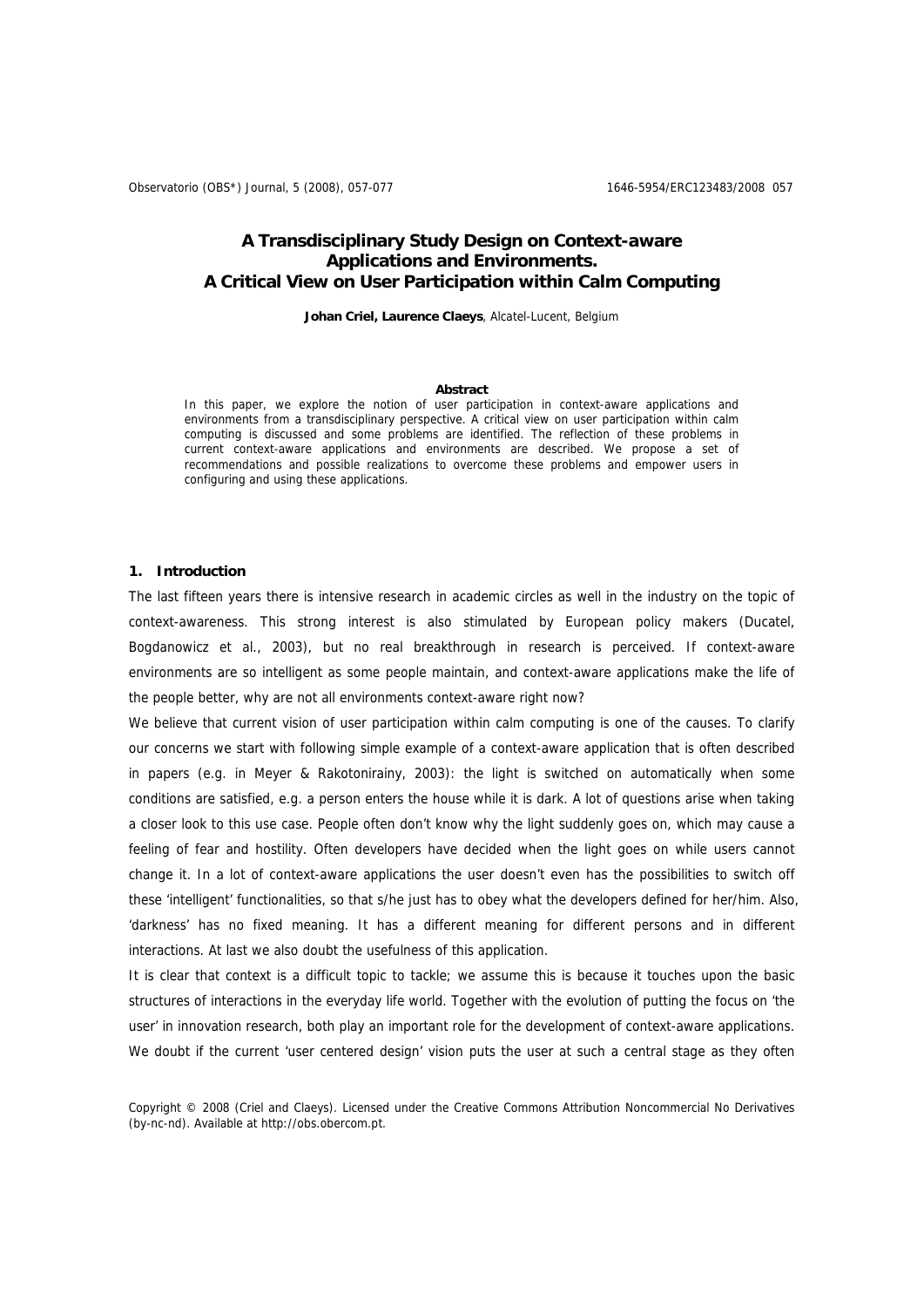claim. This goes together with the vision on ubiquitous computing as letting disappear (graphical user) interfaces or technology in general disappear as much as possible. In this article we discuss if this goal is the one to follow if we want context-aware applications to succeed. Maybe the vision on ubiquitous computing as initially defined by Weiser is not the way to follow completely?

In this article we take a transdisciplinary look to the evolution of context-aware applications and environments. We start with the deconstruction of the concept of 'user participation' and study how this is relating to the current trends in design of applications. In the next section we describe how these problems are reflected in current context-aware applications and environments. A brief history and some major trends of creating, configuring and using these types of applications are outlined, focusing on the shift of power relations and control. Thereafter we define some important conditions that have to be realized to make a shift in these relations and empower the user when interacting with context-aware environments. At the end we formulate some conclusions and link them to future work.

## **2. Questioning user participation in calm computing**

When searching for the causes of the failure of a real breakthrough of context-aware applications we can determine dominant discourses and trends, which from our opinion are important influences on the process of creating context-aware applications. We focus on the empowerment of the user in the process of giving meaning to the interaction between humans and non-humans. We situate ourselves in the tradition of others who focus as well on this empowerment perspective in building context-aware applications (Gajos, Fox et al., 2002; Dey, Sohn et al., 2006).

## **2.1 Calm computing incompatible with feelings of fear?**

The contradiction we want to discuss first is the tension between 'ubiquitous' computing which focus on the disappearance of computing and the fear of humans for technology they cannot perceive or control.

#### 2.1.1 Dominant vision on ubiquitous computing

Nowadays humans predominantly interact with computers mediated by a (graphical) interface. What the impact of context-aware applications will be on the interface as omnipresent interlocutory space is uncertain, but it probably will loose its central stage as mediator in interactions. Mark Weiser writes about the disappearing interfaces: "Ubiquitous computing names the third wave in computing, just now beginning. First were mainframes, each shared by lots of people. Now we are in the personal computing era, person and machine staring uneasily at each other across the desktop. Next comes ubiquitous computing, or the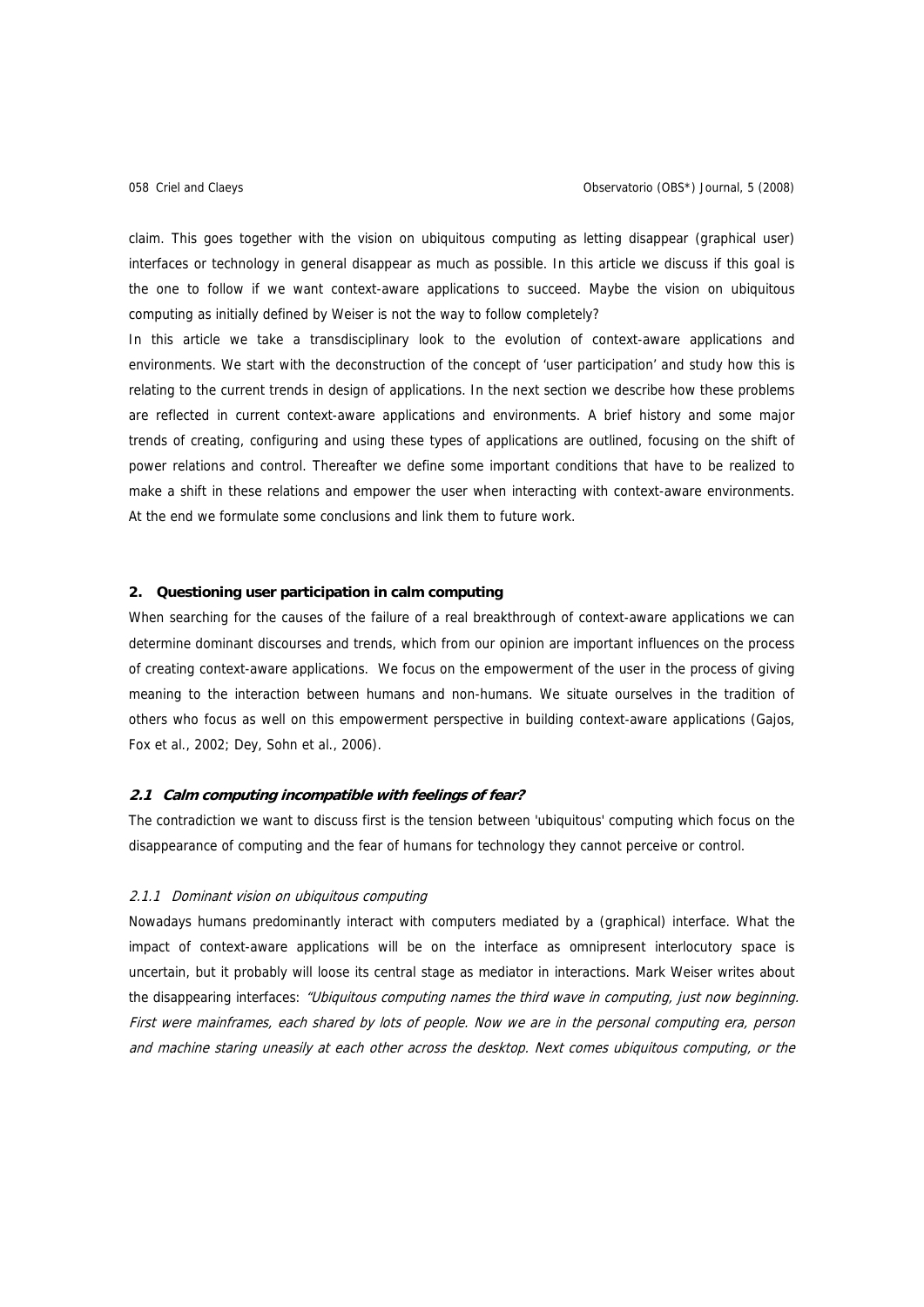age of calm technology, when technology recedes into the background of our lives" (Weiser, 1991). It assumes that technology will be an integral part of interactions, but that the technology behind will 'disappear' and invisibly be integrated in everyday life world. The different metaphors used for contextaware applications assume this disappearing interface and invisibility of technology: ubiquitous computing, ubicomp, pervasive computing, ambient intelligence, everywhere or calm computing (Sterling, 2006). A disappearing interface is inextricable linked with an intrusive way of communication and with black boxing the technology even more than nowadays.

However, it is not because physically the computer will disappear that the logics of the computer will do so and context-aware environments will become 'intelligent'. Already in 1983 Philip J. Hayes en D. Raj Reddy, both computer linguistics, quoted two important differences between interactive computer systems and human communication, which make them fundamentally different: a) interactive computer systems do not possess the capacity to answer unanticipated circumstances; and b) interactive computer systems do not possess solutions to detect communication problems (Hayes & Reddy, 1983: 12). And we would complete this with c) interactive computer systems never work perfect. The impregnation of the life world by ubiquitous computing is limited because machines lack a certain amount of common sense (Dreyfus, 2001). Or, as Lucy Suchman writes on the difference of (human) situated actions and (machine) planned actions: "The circumstances of our actions are never fully anticipated and are continuously changing around us. As a consequence our actions, while systematic, are never planned in the strong sense that cognitive science would have it. Plans are a weak resource for what is primarily an ad hoc activity" (Suchman, 2005: 20). Interacting with machines is very different from interacting with humans because machines can never understand the intentions and the meanings humans give to communication acts. We cannot speak of a general thesis of reciprocity of perspectives (Schütz & Luckmann, 1974) in communication acts between humans and machines.

## 2.1.2 Fear for technology

When looking at recent research on ICT use (Broos & Roe, 2006) and the meaning of information- and communication technologies (ICT) in everyday life (Bakardjieva, 2005; Claeys, 2007), we notice that feelings of fear for ICT, but also the fear of evolutions in the network society, are related to feelings of self efficacy, and locus of control. The digital literacy level plays an important role in the feelings of control (and of fear). Without discussing the different models of digital literacy (Barton & Hamilton, 2000) we want to stipulate that without digital literacy, and without feeling of control, people will stay scared of technological developments and changes regarding their individual lives and the society they live in.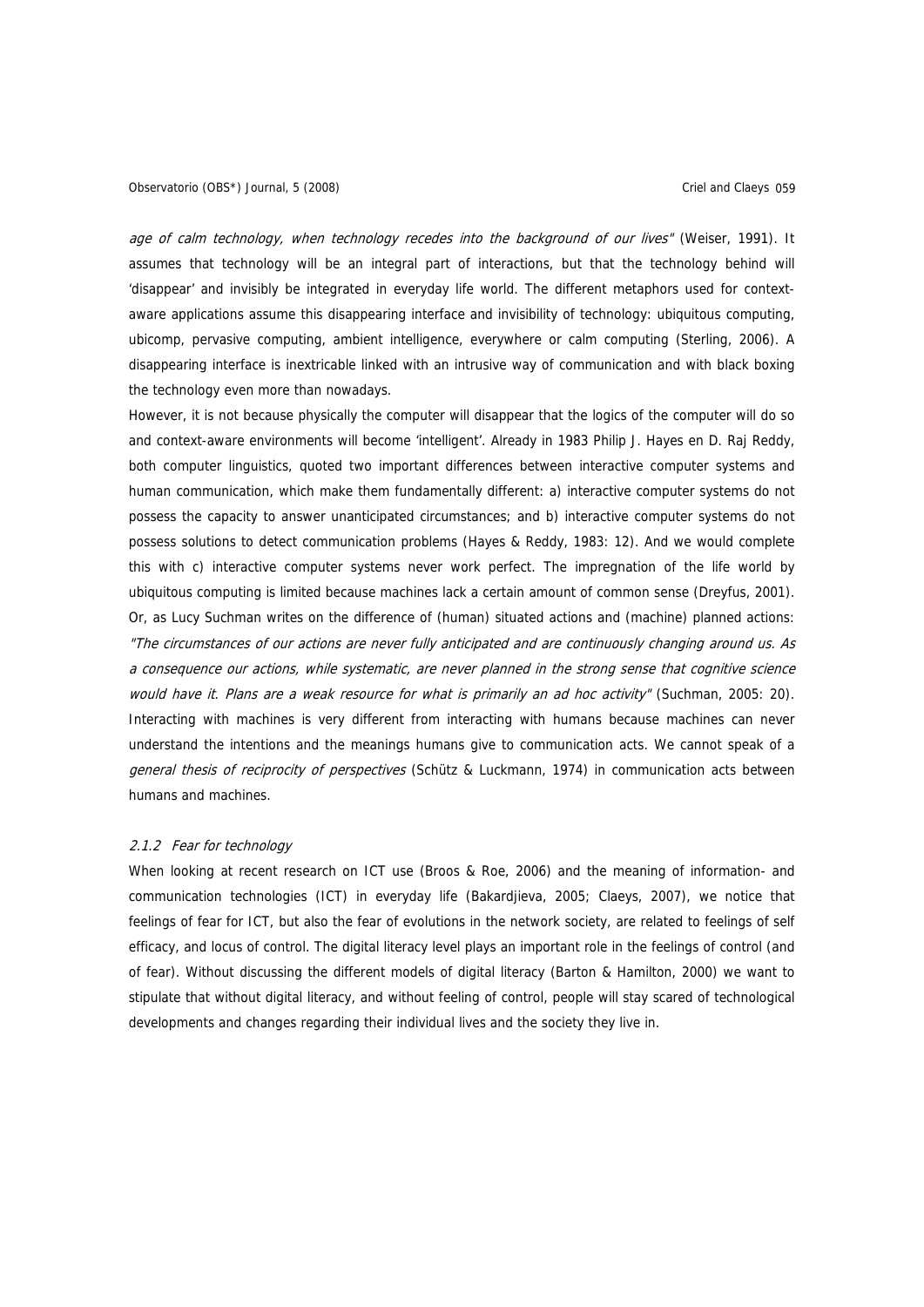Combining the dominant vision on ubiquitous computing with the findings on causes of the feelings of fear for technology, we can already define one problem space: disappearing technology and not having feelings of control exclude each other.

#### **2.2 User participation as empty signifier?**

The development of new (context-aware) applications envisions a central role to the user. In industrial research, different participative methods are used to learn about the future users, or even to co-create applications together with users (Van Rompaey, Van Der Meerssche et al. 2005). Also in promotional material of Ambient Intelligent applications for the home, the words 'connectedness', 'control', 'easiness' and 'personalization' are predominant. But in the same work the researchers determined that, in contradiction to the discourse of 'putting the user central', almost half of the pictures used in the promotional material contained no humans but devices (Ben Allouch, Van Dijk et al., 2005). What does it mean to have the users participating in the development process? What is their impact? Has this concept become an empty signifier (Laclau & Mouffe, 1985)?

## 2.2.1 The origin of user participation

Since the 80's there is growing attendance for the role of the 'user' in innovation. This is translated by coemploying usability designers and ethnographers in teams that existed before only of engineers. It is not traceable who focused for the first time on the 'user'<sup>[1](#page-3-0)</sup>, but the research area known as Participatory Design (PD), from origin Scandinavian, played certainly an important role. Participatory Design is a research area that initially started from Trade Union Participation (Beck, 2001). A central concern was that workers needed to be able to participate in the means of production. Therefore representatives needed to understand new technologies to be prepared for negotiations with management (Nygaard & Bergo, 1973). Thereafter different political, and non-political, researchers focused on the development of specific techniques for involving users in design (for an overview, see: Bjerknes, 1987). In Participatory Design 'user participation' was in no way related to business issues or forecasting the market, but was only seen as a vehicle for empowerment of the user in different ways.

From social science perspective the rise of the Social Shaping of Technology (SST) research area gave a growing attendance on the role of the 'user'. Although SST is an umbrella concept for different socioconstructivist visions on technology, which rose as a reaction on the dominant technological deterministic visions, all the visions focus on the mutual shaping process of use and development, of society and technology. SST examines the politicization of technological culture, the interpenetration of materiality and

<span id="page-3-0"></span><sup>1&</sup>lt;br>As all changes in practices or theory different authors create simultaneously a new research direction.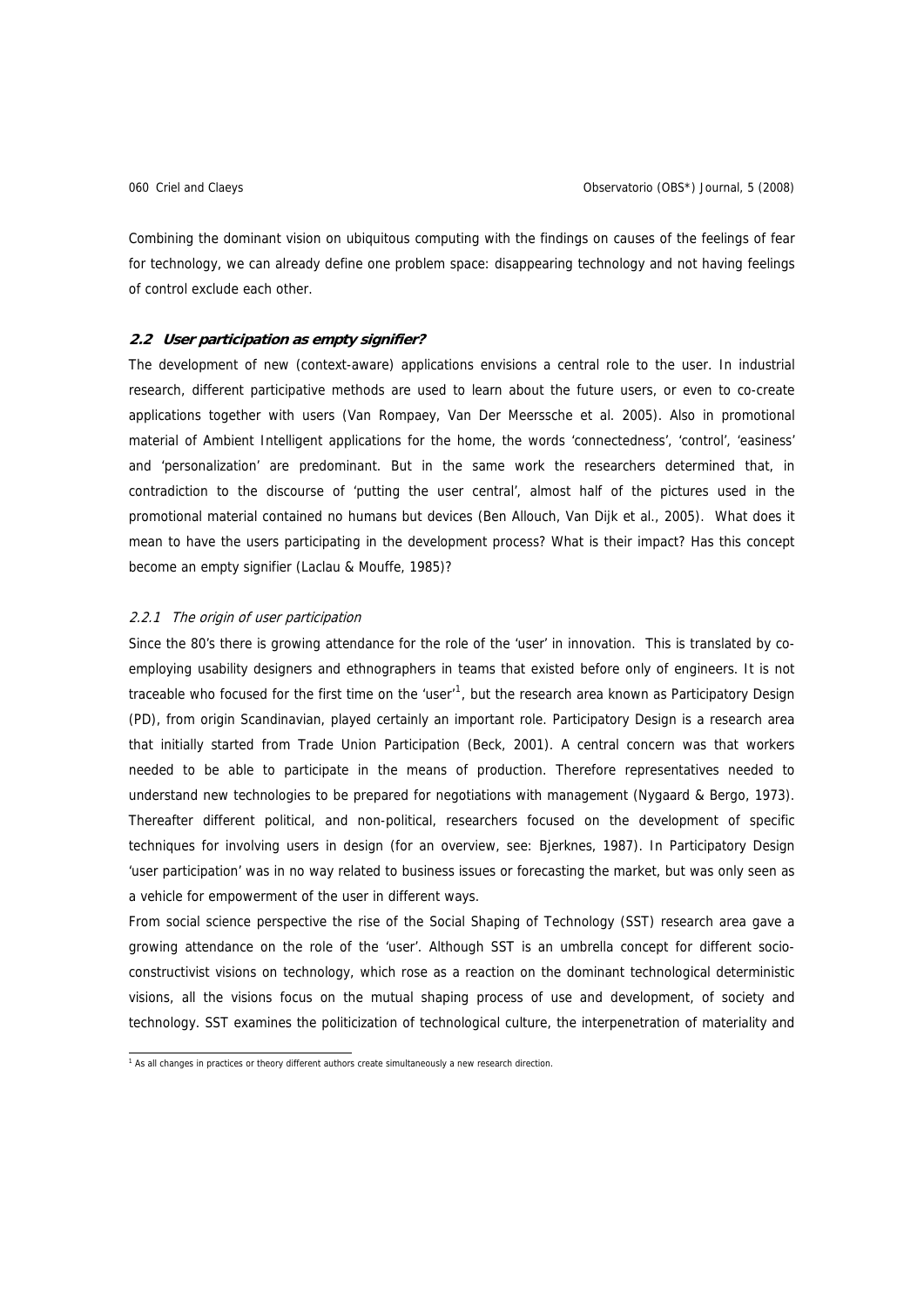identity and the role of users as agents of technical change (Boczkowski, 2004). More than in PD which especially deals with the changes technology brings when inserted in existing work relations, SST focuses on power relations that are inscribed or embedded in technology. This means that scripts can sustain, enforce or transform existing power relations.

#### 2.2.2 The notion of participation

Participation has been used to refer to a wide variety of different situations by different people, and is a very contested concept. Therefore some refer to it as an empty signifier (Carpentier, 2007). The history and origin (and radicalism) of the concept as related to power issues is fading away under the diversity of meanings it is covered now. Servaes refers to the importance of power as central entity that must be linked to participation. As he writes: "this 'real' form of participation has to be seen as participation [that] directly addresses power and its distribution in society. It touches the very core of power relationships" (Servaes, 1999: 198 in: Carpentier, 2007: 87).

Carole Pateman makes a differentiation between 'partial' and 'full' participation. She defines partial participation as: "A process in which two or more parties influence each other in the making of decisions but the final power to decide rests with one party only" (Pateman, 1970: 70). Full participation is: "A process where each individual member of a decision-making body has equal power to determine the outcome of decisions" (Pateman, 1970: 1971).

#### 2.2.3 The impoverishment of 'user participation'

Nowadays different R&I departments of IT-company (Xerox, Nokia, Philips, Alcatel-Lucent) work with transdisciplinary teams. Performing user research and organizing co-design sessions are commonly used practices in these environments; different methods are gathered under the name 'user centered design', and all of them lean on the participation of the user in the innovation process. Although the concepts are still currently fluid and under discussion, the 'user centered design' process puts users at the center of the innovation process. Within co-design the user is integrated in a very early stage of the conceptual and interface design process and the focus is on the mutual learning process of developer and user. Within user-informed design information about the user(s) is gathered before developing a design and the user is integrated at a certain moment in the design process (Geerts, Jans et al., 2007). Within user-informed design we can further distinguish e.g. interaction design (Arnall, 2006) and experience design (Forlizzi & Battarbee, 2004; Jones, 2006).

This widespread adoption of the concept 'user participation', and diversification of design methods that put the user central, does not mean that the original ideas on participation and user participation, as historical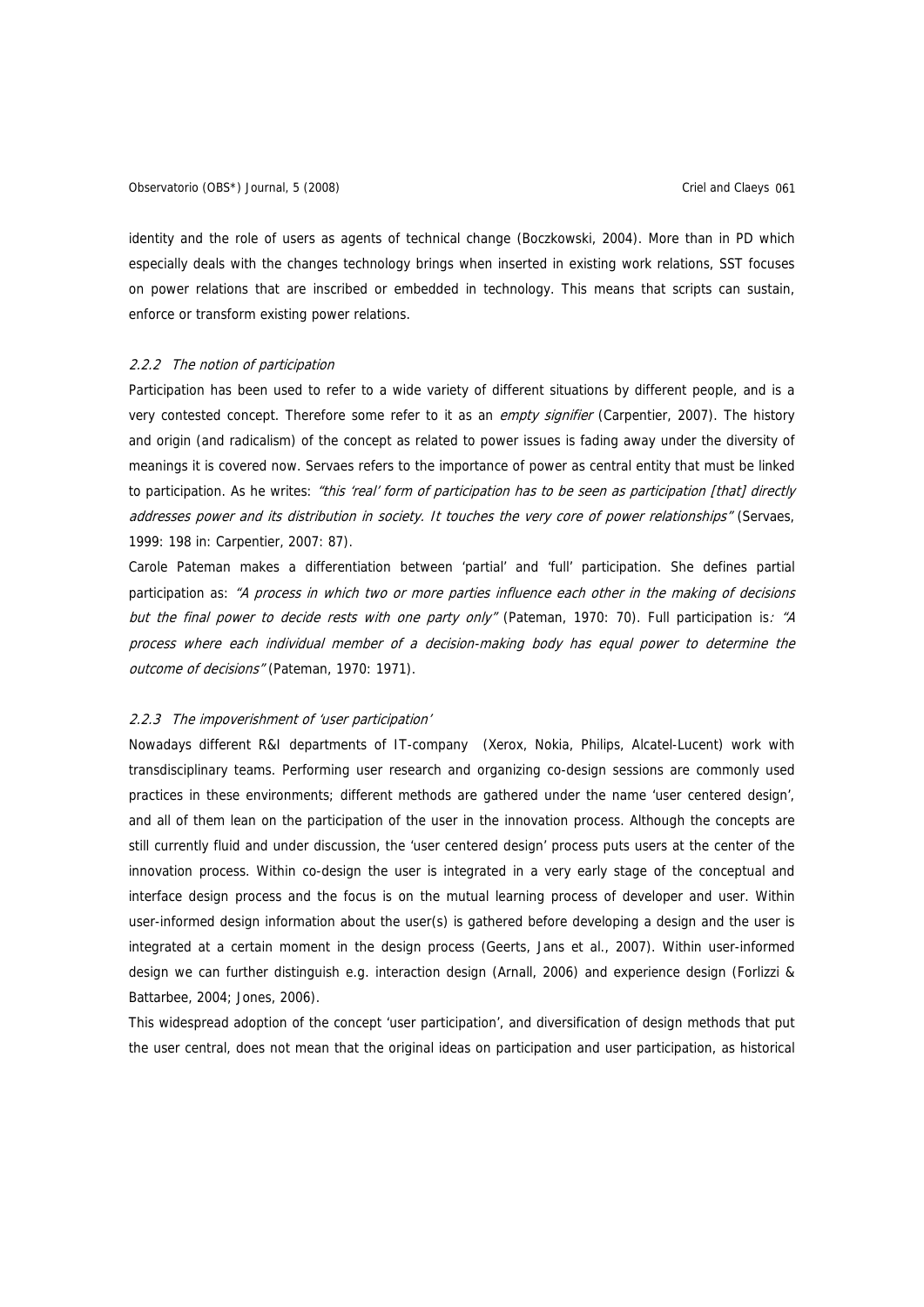rooted within PD, are also widely disseminated. The question even is if these design methods can be defined as 'participatory' if we look at the interpretation and meanings attached onto the concept of 'participation' as described above.

Where in PD empowerment and participation were central and political aims, the different user-centered design models are mostly not political and not concerned with power relations and empowerment. It seems like the success of 'user participation' is accompanied with an impoverishment of the concept of 'user participation'. As Beck formulates it: "participatory design has come to include practices that share only the historical link to participation as a vehicle for empowerment. In the non-political extreme, user participation, once politically radical, has been picked up as a slogan for marketing and other uses" (Beck, 2001: 6).

When we talk about user participation in the development of applications and refer to the definitions of Pateman, we can in 'best' cases speak of a certain form of partial participation, but in no way of full participation.

## **2.3 Design trends incompatible with full participation?**

If the existing design trends are compatible with the vision on participation as formulated above is the next question discussed. By attaching our vision on the interpretation of participatory design onto the existing trends regarding (GUI) design.

## 2.3.1 The goal of getting it simple and easy

User-centered design is currently the dominant trend in design processes. Designers try to know as much as possible about their future users. However the problem is that when applications are getting tailored for the particular likes, dislikes, skills and needs of a particular target population, they will less likely be appropriate for others (Norman, 2005). Another drawback is that working with specific target groups the design tends to become quickly a strengthening of existing stereotypes. To put it simple: it makes everything pink and round for women, and blue and angular for men. This may conduct shortage to the individual preferences and reality of a liquid identity, preferences and life of users. Don Norman, who is perceived as a leading voice regarding user-centered design, questions the current direction of design. He states: "Human-centered design is considered harmful" (Norman, 2005).

Cecile Crutzen criticizes also the current vision on 'user friendly design'. She starts from the differentiation between 'readerly (lisible) text' and 'writerly (scriptable) text' as made by Roland Barthes (1977). In 'readerly' texts the author is an autonomous, authoritarian producer and sender, and the reader a prototyped passive consumer and receiver. The 'writerly' text, in contradiction, invites the active participation of the reader. Crutzen states that ironically, in design 'readerly' text is described as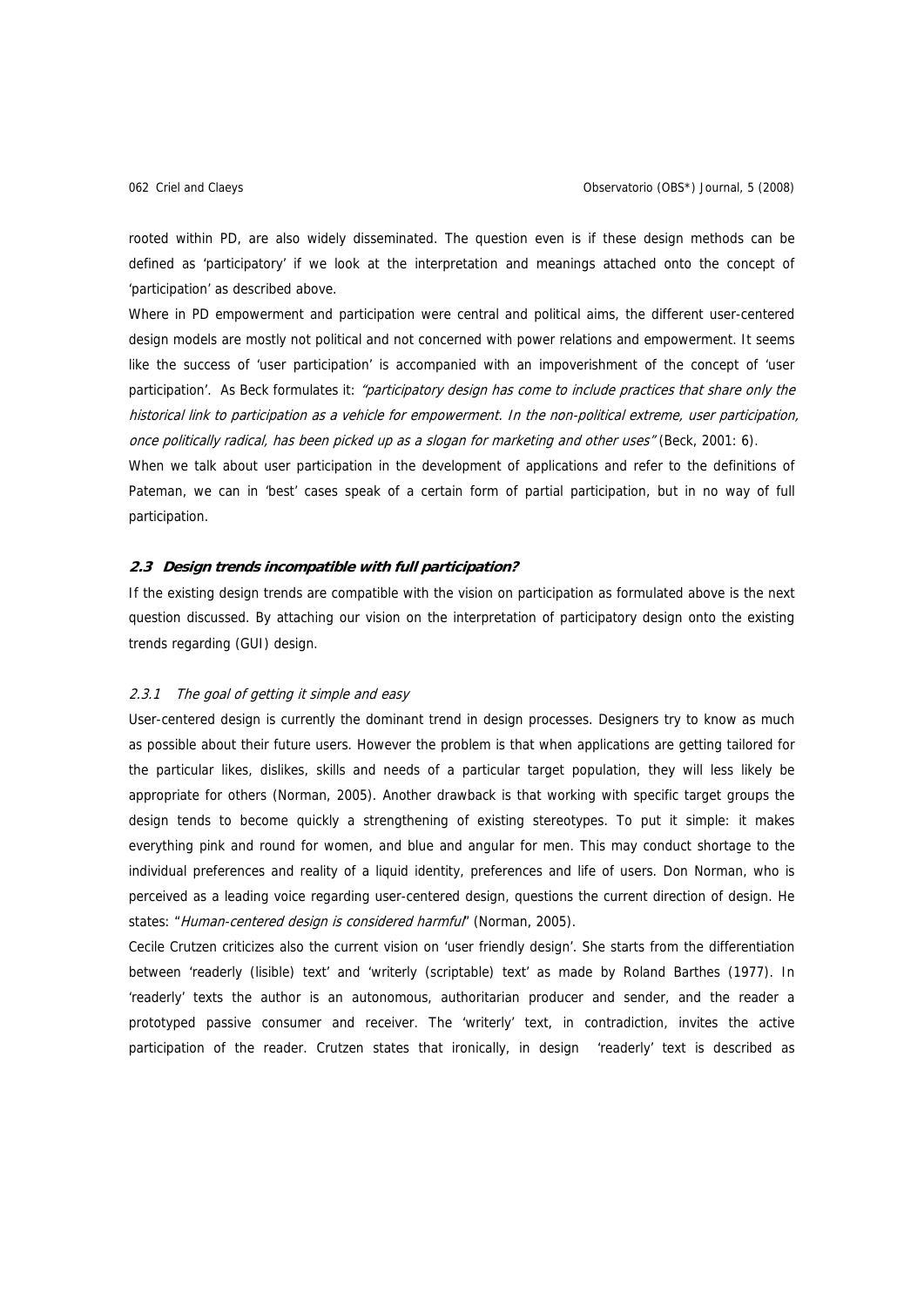userfriendly while 'writerly' text is referred to as unreadable and userunfriendly because they require more effort (Crutzen, 2005).

## 2.3.2 User participation within 'simple and easy' design

From our perspective, the vision on 'simple and easy' is not compatible with user participation, when going back to the initial meaning of participation as linked to power relations and empowerment. We assume that in these kinds of design the outcomes of decisions in the user-centered design process stay in the hands of the developers. When looking at the development process we see that the possible impact of the user on the development of applications is narrowing further the development of the application is completed. So we can in no way speak of more or less equal power relations. The involvement of the users is very limited. Mostly the existing patterns of behavior are observed during the contextual investigation (pre-application time), and the interaction with the application is studied when the application is already prototyped. In figure 1 we show the possible impact of the user on the development of applications.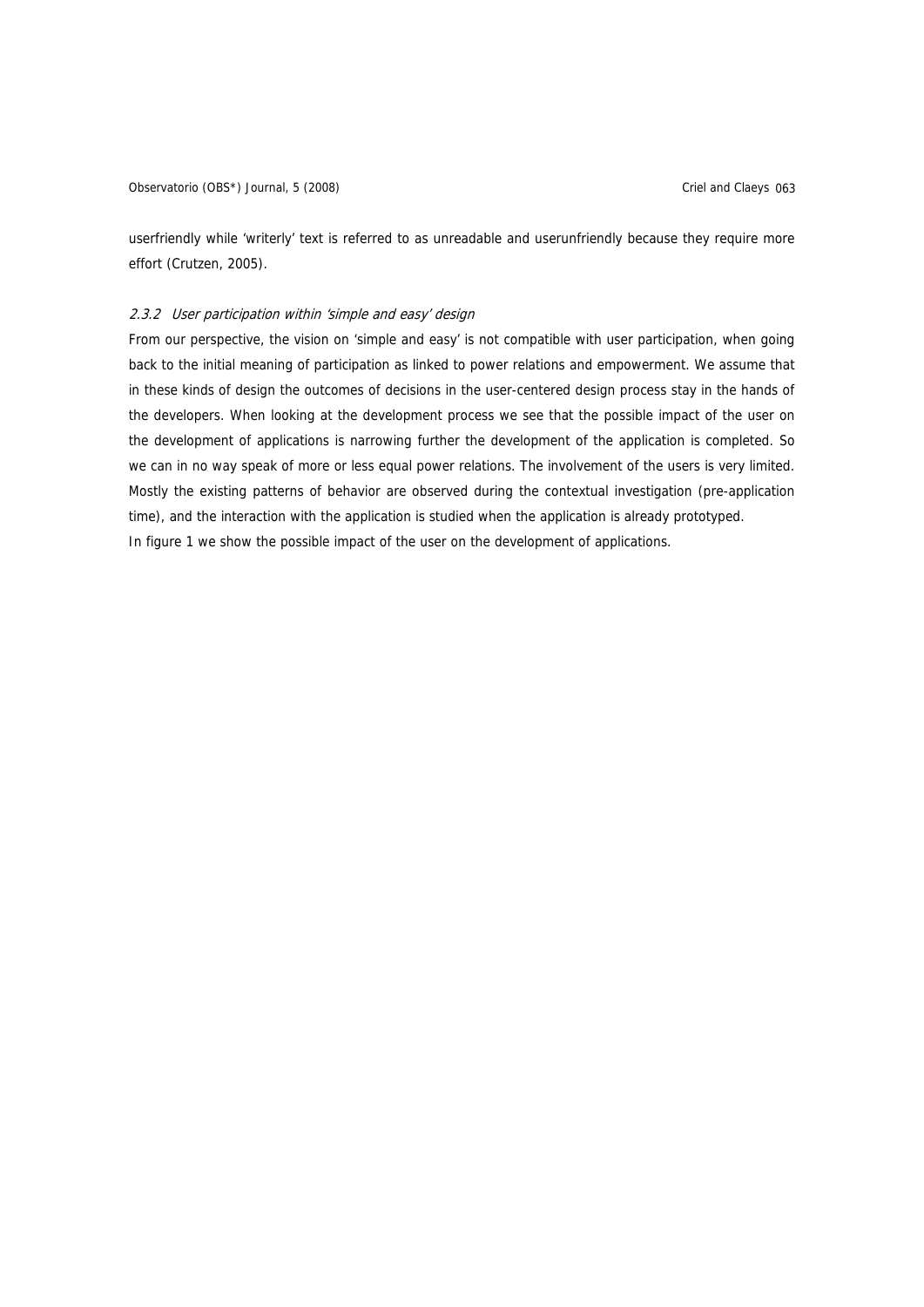

Fig. 1: Possible impact of user on application related to the development phases of applications with an 'easy and simple' design concept

When looking at the highest point, the beginning of the curve, we see it never attains the 100% level. Because the development of applications is driven by, or building upon, existing technologies. We assume that in the initial phase of the creation of a new application the user impact is always restricted by the existing technological boundaries. Even if the idea for a new application is born out of the mind of users, the application that will arise will have the limitations that are set out by the technology. When looking at the end of the curve, we see that with the closure (Bijker, Hughes et al. 1987) of the application, the possible impact of the user is reduced to almost zero. Although this is not the fact for all applications (see next paragraph), the 'easy and simple' interface design often does not accept any user impact after closure. This probably is linked to the costs for bringing changes into programs over time. The later changes have to be made within programs, the higher the costs. If a product is designed for 'simple and easy' use and only one path is possible, then it must be the 'right' path (whatsoever 'right' may mean in this case) because changing it in a later stage comes with massive costs.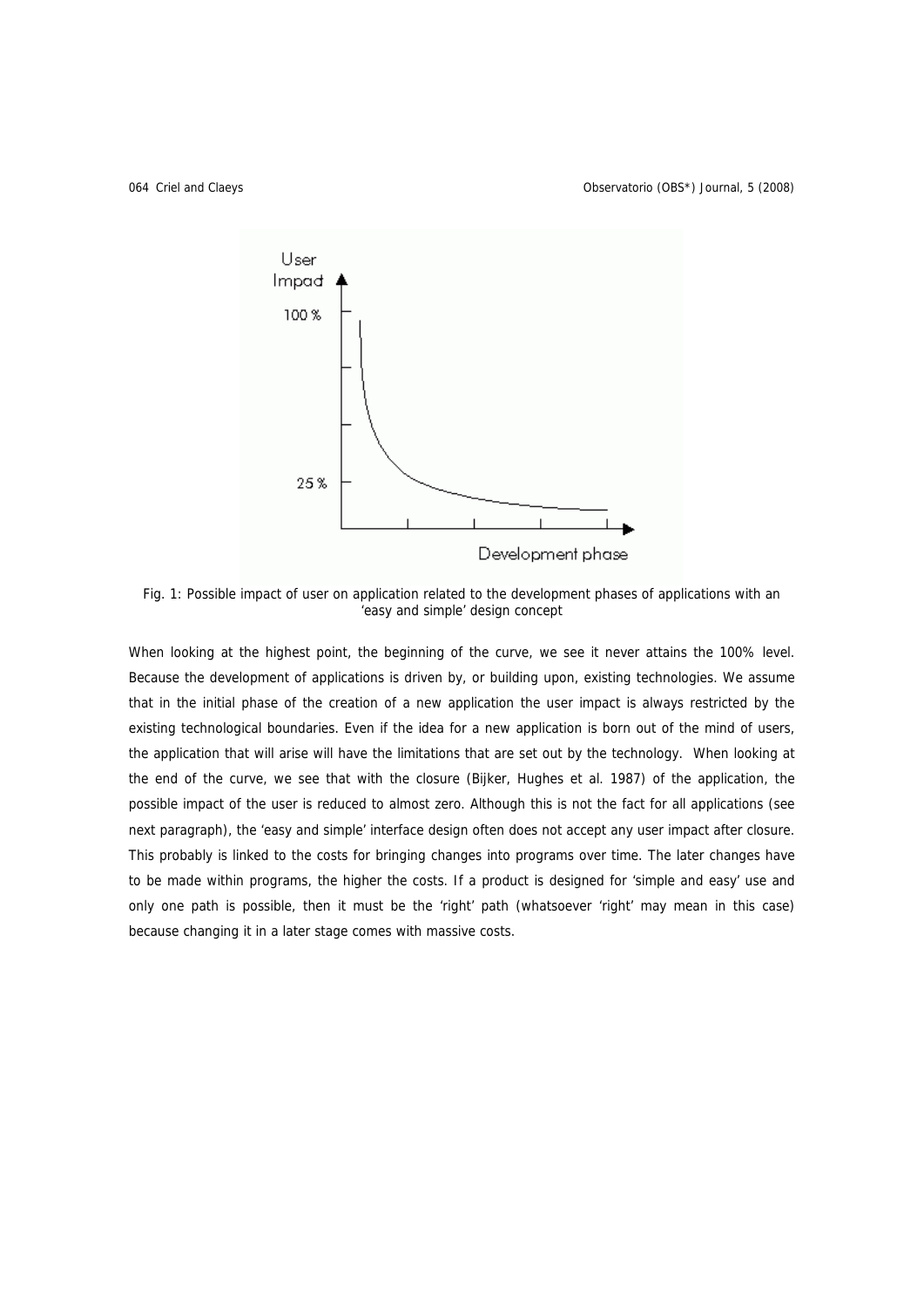#### **3. Context and their meaning for context-aware applications**

In this section, we describe how the problems stated above are reflected in current context-aware applications and environments. First, we take a short look at context definition from a transdisciplinary perspective. Afterwards we take a look at the evolution of the shift in control.

## **3.1 Context from a transdisciplinary perspective**

Although defining concepts is a fundamental step in doing scientific research, the context definition is still under discussion. In his PhD thesis, Dey (2000) gives an extensive overview of existing definitions of 'context' (Pascoe, 1998; Schilit, Adams, et al. 1994; Chen & Kotz, 2000; Hull, Neaves, et al., 1997; Brown, 1996), which are used in the literature on context-awareness.

Dey himself quotes that context-aware applications look at the who's, where's, when's and what's of entities and use this information to determine why a situation is occurring. From this perspective he defines context as: "Any information that can be used to characterize the situation of an entity. An entity is a person, place, or object that is considered relevant to the interaction between a user and an application, including the user and application themselves" (Dey, 2000).

Our question regarding this strong, and often used, definition is that context is more about meanings that are constructed in interaction with persons, places or objects than about entities as persons, places or objects as such. This remark can be situated within the current evolution in human sciences where political, economical, cultural and social context are taken into account for explaining social interactions<sup>[2](#page-8-0)</sup>. This evolution must be seen in the growing critics on the (post) positivistic and empirical-analytical tradition, which started in the '60s. This evolved into more attention for contextualizing behavior when looking for explaining social behavior (Kuhn, 1962; Schütz, 1962). The central critics on this statement were that quantitative research, beside disempowering, also decontextualized the research subjects. This all in view of reaching 'objectivity' in research. But, as constructivist researchers emphasize, interactions are always contextual situated, and meaning to it is given within this (changing) context. This is related to the view on reality not as a world that consists of facts that represent objects, but as one of intersubjective constructed meanings that are defined in interaction. Context then defines interaction, but interaction is also changing under influence of context. Context is then intertwined with the view on reality and the ontological structures of the life-world, what makes it a very philosophical discussion.

<span id="page-8-0"></span><sup>2&</sup>lt;br>Typical for an interaction is that there is always an exchange of meanings. I concur with Cecile Crutzen' definition of interaction when she writes: "We speak of interaction when there is a process of exchange of representation(s) between actors and when these actors give meaning to these representation(s) while<br>observing and representing, in short when these actors construe meanin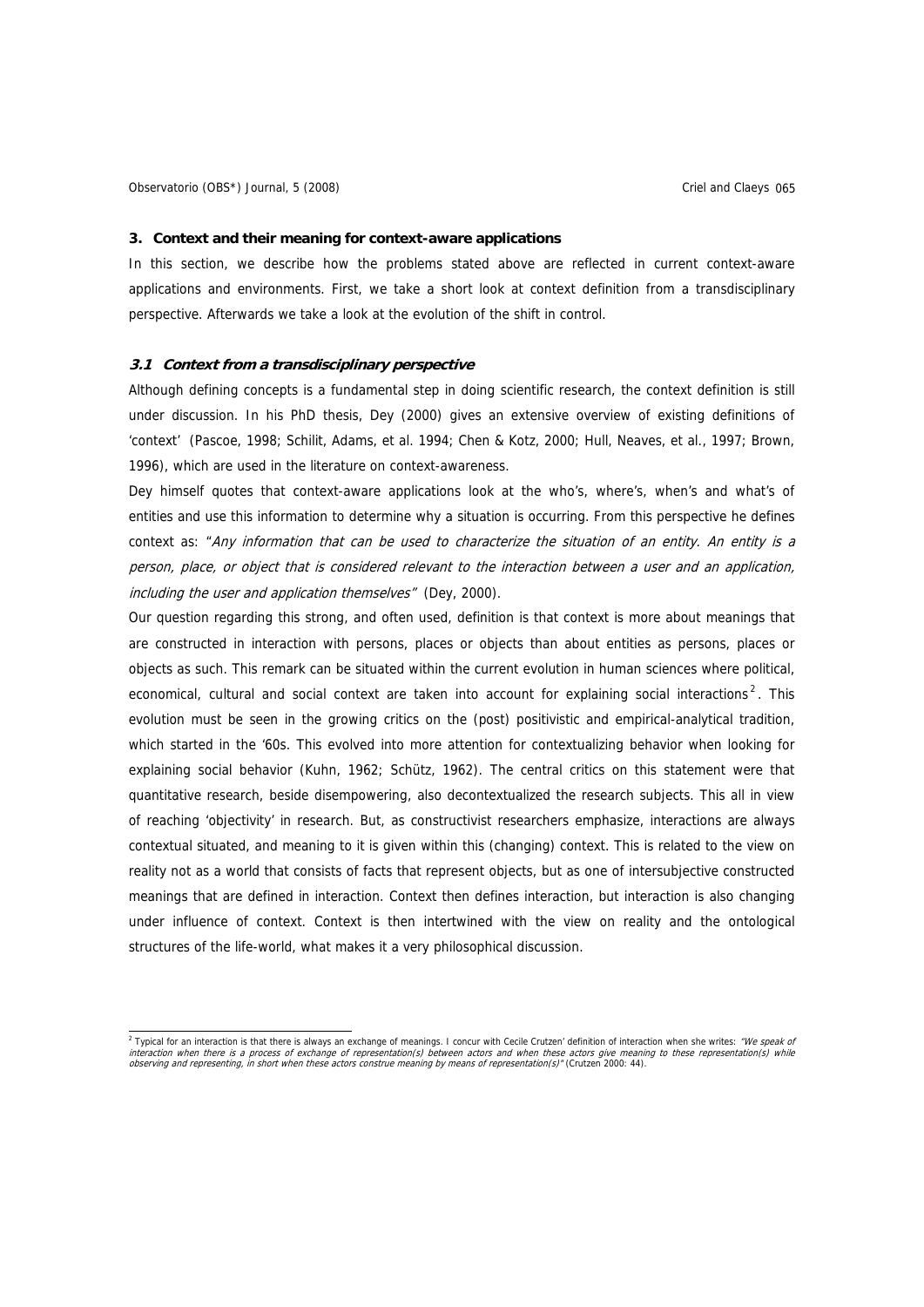From an engineering point of view, and within the constraints of existing technologies, taking meaning into account is a strange switch to make. It undermines the belief in the existence of a 'model of the user's world' or a 'model of behavior'.

## **3.2 Control shift in development and configuration of context-aware applications and environments**

This section describes how context-aware application development changed over the years and how developers, and especially users, can configure these applications. We will discuss the basics of contextaware applications, how context knowledge can be represented within computer systems and how the creation of context-aware applications evaluated over the years.

## 3.2.1 Basic architecture of context-aware applications

Figure 2 represents a rough architecture of a context-aware application. Two types of input can be noticed. On the one hand context data (such as location, person presence, weather…) are acquired from (hidden) sensors or software equivalents. On the other hand explicit user input is gathered through e.g. keyboards, graphical user interfaces or GUIs. Based on context data and explicit user input the application logic defines which (new) data can be inferred or which action(s) should be performed, e.g. a light which is switched or a message which is send or the notice that, when two persons are at the same location we could infer that they are near by each other. The inferred data can then be seen as new context data. We should also be aware that all user input and output has to be situated in a broader context than can be applied by computer systems, and which every user will perceive differently.



Fig. 2: Basic architecture of a context-aware application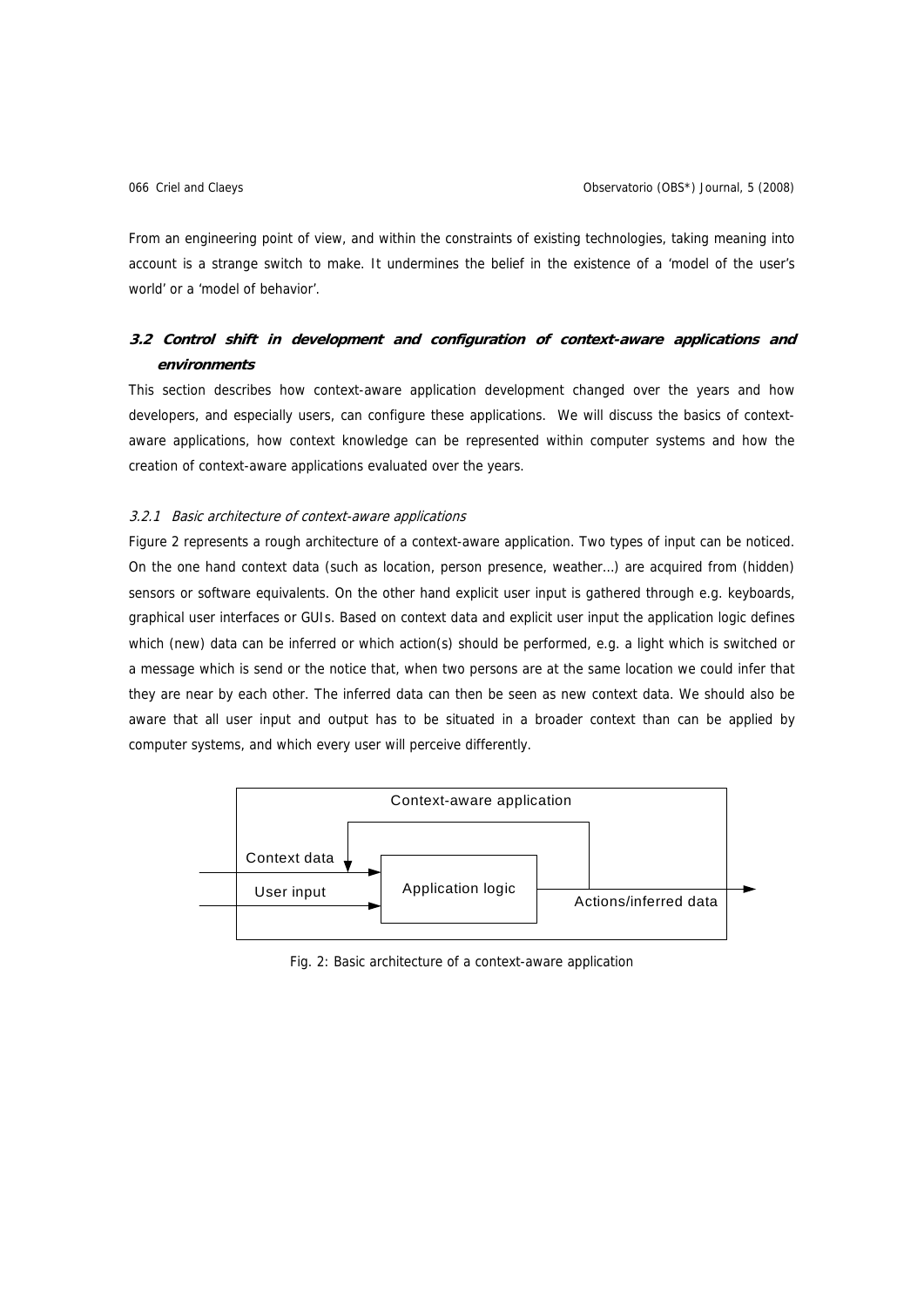Observatorio (OBS\*) Journal, 5 (2008) Contract Contract Contract Criel and Claeys 067

We will focus on following technological differences between different context-aware applications: the way in which and how context data is modeled (and acquired) and how easy it is to understand and change the logic of context-aware applications.

#### 3.2.2 Context models

To be able to deal with context in a computerized way a context model is needed. This is the way context knowledge of an environment is represented within computer systems based on the definition of context. However, doing this remains a difficult task.

Context models have involved over the years from very static, unexpressive representations to more flexible, semantic and extensible ones. In the beginning attribute-value pairs were quite frequently used e.g. in the Context Toolkit (Dey, 2000). More recent models have the capabilities to define concepts, relations and their constraints. The most common models at the moment are ontology based (Gu, Pung et al., 2005; Chen, Fenin et al., 2004; Korpip, Malm et al., 2005) although other models like object oriented (Hofer, Schwinger et al., 2003) and 4-ary predicates (Rom, Hess et al., 2002) exist.

Ontologies are very suitable for context models because they are so expressive and also because of the possibility for applying ontology based reasoning techniques (see next paragraph). Numerous representations to define ontologies exist but probably Resource Description Framework (RDF) (W3C 2000), Web Ontology Language (OWL) (W3C2004) and W3C' semantic web activities (W3C 2001) gave a boost to ontologies.

Although much technological progress has been made to create more semantic models, only little research has been performed on how models can be designed by communities (e.g. DOGMA-MESS (De Moor, 2006) and even fewer by 'ordinary users'. Almost all models are technological driven and expect that, in one or another way, it is possible to model a domain, or even worse, the world. A domain or world model is mostly based on user groups but context-aware applications are very dedicated for every user. Because of that they are more difficult or even not possible to define them. Moreover, mostly little attention is paid on what model users really need. In addition, models change over time because with every action context changes as in real life.

As a result most current models can only be used in protected research environments but not in real world situations.

Although ontologies allow a more semantic description of an environment and many authors claim to be able to model emotions and feelings of persons but forget that the meaning of context differs for every person and is modulated through interactions. A rudimentary example for instance is the difficulty to model 'having cold'. This feeling is subjective and we will probable never be able to model such entities.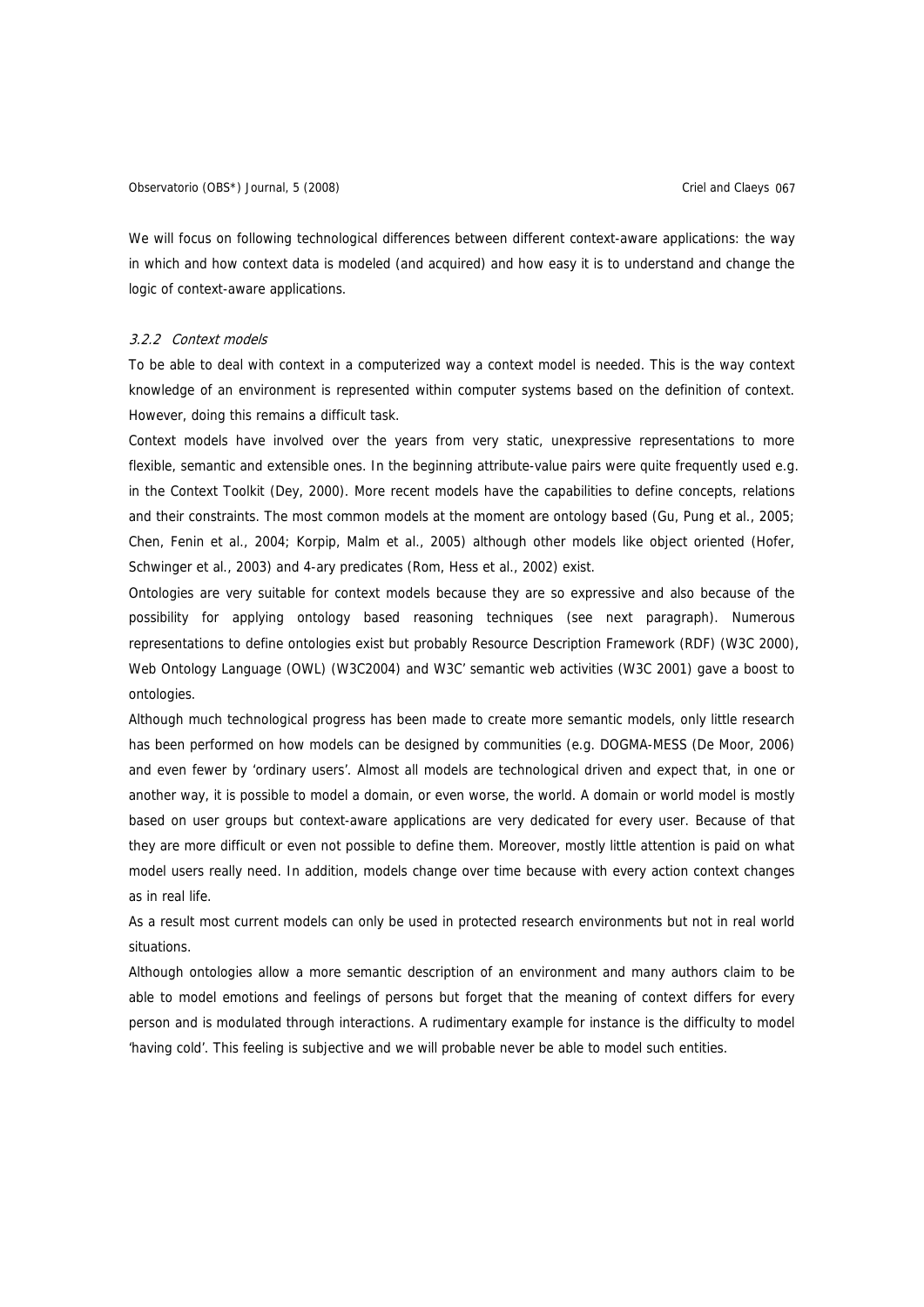#### 3.2.3 Evolution in context-aware application creation

In the previous paragraph we discussed different ways how knowledge in a context-aware environment can be represented. This paragraph describes the evolution in building applications that can import data into a context model. This data is acquired from hardware, or virtual sensors. We also describe how actions/events can be triggered based on the data in the context model. Instead of enumerating existing context-aware applications we will focus in this paragraph on the shift of who is in control over time.

When investigating context-aware application we notice a shift from who is able to create and configure context-aware applications or, with other words, who is in control.

Before 2000 almost all sensor specific programming code was hard wired (programmed) into applications. Those applications have a lack of sensor abstraction and separation of concerns. Building these types of applications was very cumbersome and money consuming and was very difficult to reuse. The consequence was that only very few specialized developers where able to create context-aware applications.

Around the year 2000 context-aware frameworks arose which helped developers developing context-aware applications (Dey, 2000; Chen et al., 2004). Developers could use generic software components of the context frameworks which allowed acquiring context information without having to know all boring details of the hardware sensors (sensor abstraction). These components also allowed making already existing applications context-aware without having to recode the whole application (separation of concerns). Although this lowered the barrier to develop context-aware application for developers, this still doesn't give the control to the user. Moreover in most of the frameworks and applications the control logic was still hard coded by developers for a specific application. It was difficult to change for developers after going into production and almost impossible for users without having to become a general purpose developer.

The last years step-by-step research starts on how context frameworks/applications can be adapted in the way that developers can implement the logic in a more declarative way. Reasoning engines that use rules for declaring the logic play an important role. A rule consists of conditions and consequences (that can be action/events or inferred data). When the conditions are satisfied the consequences are processed. Some examples: when a person enters the room and it is dark in house (two conditions coupled by Boolean logic) the lights are automatically switched on and the music starts playing (action as consequence); or when two persons Mike and Pat are in a distance of 1 m of each other (condition) new inferred context data 'Mike is near by Path' is added to the context model.

These rule based systems or reasoners make it easier for developers but logic to define rules is still to complex too for an average user.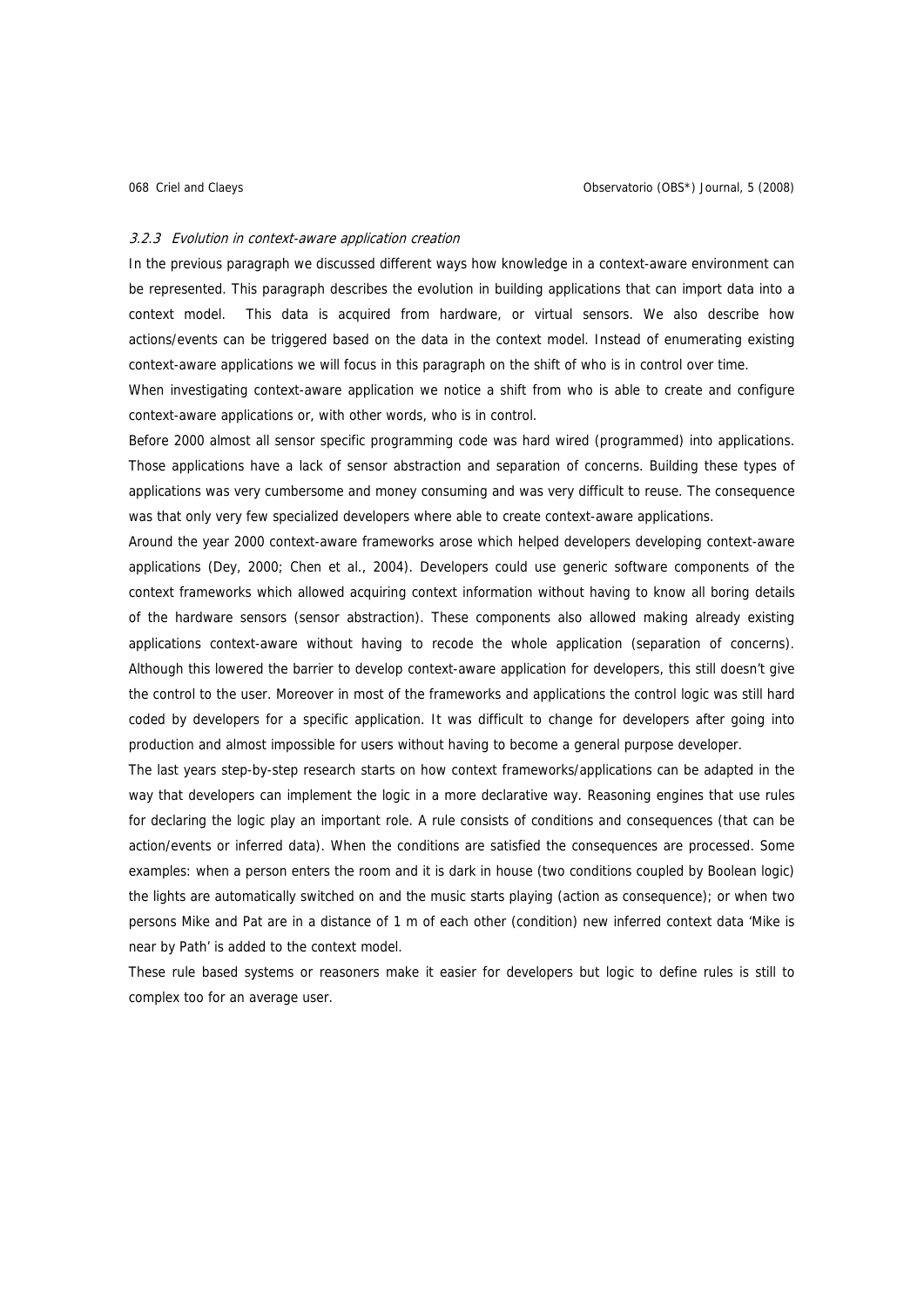Last years research started on how to give users control of context-aware applications (Dey, Hamid, et al., 2004; Dey et al., 2006) and on the relevance of context topics for the users, or even better to make that the users can define the context topics that are relevant for them.

# **4. Defining boundaries for the development of critical user participatory context-aware applications and environments**

After stating our critics on user participation and the evolutions in the development of context-aware applications and environments together, we want to formulate a non-exhaustive set of recommendations for the development of what we name 'critical  $3$  user participatory context-aware applications and environments'.

We identify six key conditions that from our point of view need to be fulfilled to be able to speak of 'critical' user participation in the development and configuration of context-aware applications in our urge to start to shift existing power relations in the advantage of the user. The conditions are formulated from a technological and human perspective, because developers and users both need to be accountable and knowledgeable actors.

The formulation of the conditions start from our critic that persons perceive context-aware applications at the moment as black boxes. Developers define what the output/inferred data will be for a certain input. The opening of the black box onto a certain level is inevitable for empowerment of the users. They should be able to look into the black box and define themselves for which context data (and possibly user input) a certain action should be performed. But these requirements have implications for development and use.

To demonstrate the technologically realization of our recommendations we use in our current prototypes the combination of rule engines and domain specific languages (DSL) because is probably the most appropriate way at the moment. Herby it is important that all rules are part of the context model itself. Each rule is defined and takes place within a certain context and cannot be separated from each other. This critic was also launched by Singh and Conway (2006) but then from developer's perspective.

First of all people should know about the computerized context that surrounds them. Therefore they should be aware which context can be 'sensed' and understand what it means. This doesn't mean that users should know all sensor details but at least what's possible to detect and what not. A way to tackle this problem from our perspective is that users could retrieve which context is measured in the environment surrounding them at any time and any place. Therefore (maybe separate) context-aware applications should be available to sense the environment and present the context topics that are measured in a human

<span id="page-12-0"></span> 3 By using the concept 'critical' we estimate the relation to the tradition of critical theory as defined by Max Horkheimer of the Frankfurt School.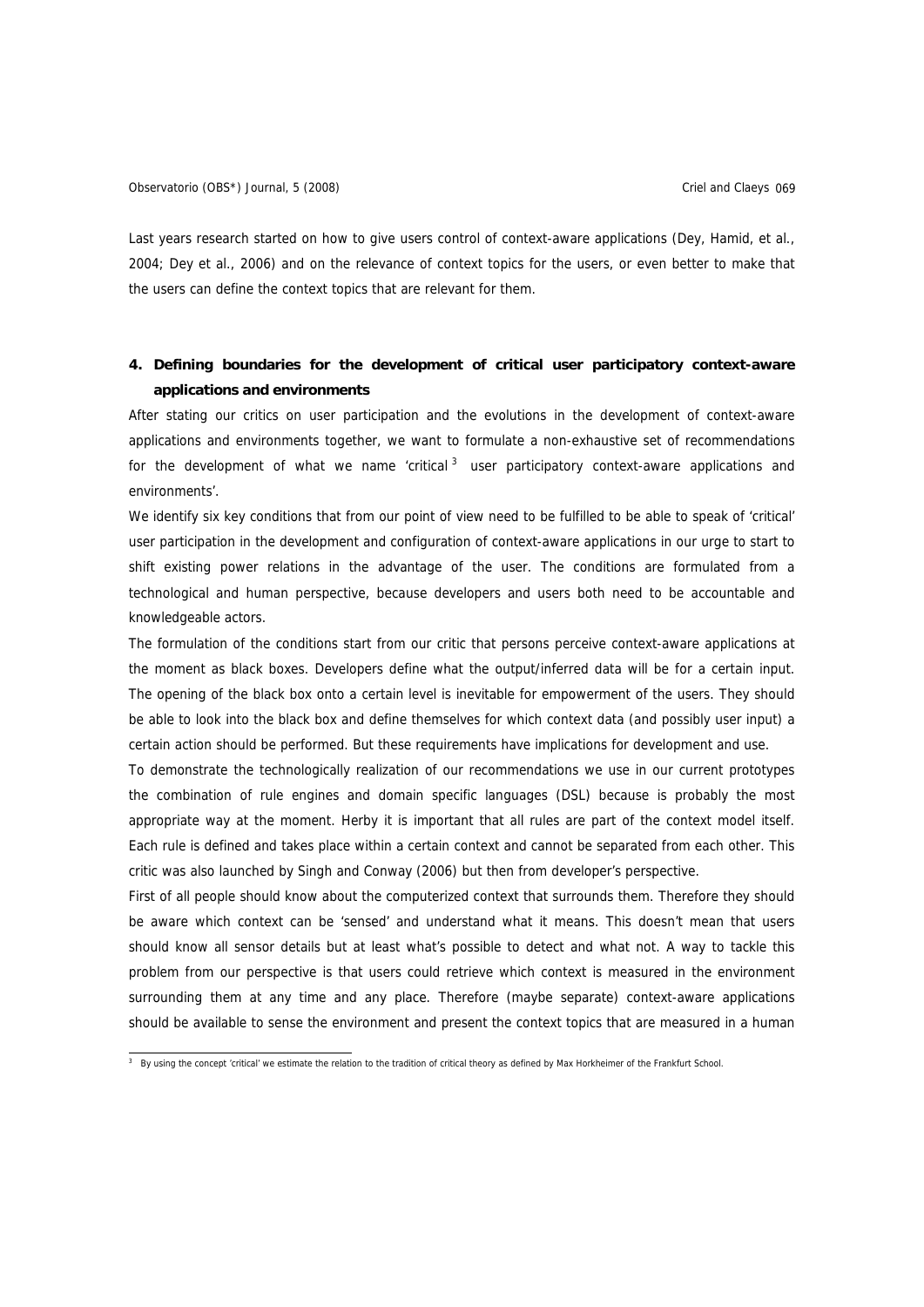understandable way. Without access to this information users will always experience an ambient environment as suspicious or even hostile and will fear the unknown.

Secondly, users should be able to understand the logic that is applied in context-aware applications. This means that they should always be able to know why something happens. When things happen without the understanding of a person but only by the developer, the developer is determining the behavior of that person in a non-democratic way. Users for example do not appreciate when screens pop up from 'nowhere' (just look to some web pages to see that developers do it even deliberate for unhonorable purposes). A lot of applications have these problems but in context-aware applications the life of the person is affected without the feeling of direct computer interaction (and have no keyboard to beat when they are angry). It can be nice that lights are switched on without pushing a button, but people should always understand why this happens. Moreover, the reasons why something happens should not be explained in a mystic computerized way but in a human understandable one.

To give users a better understanding in the context-aware application logic, we propose that for every action that takes place in the context-aware environment a diagnosis is presented to the user that explains why something happens (if the user wishes this) in human understandable language or in a graphical way. Diagnosis is already often applied in case of errors but seldom when things go as expected. Error reporting still often happens cryptic and so not understandable by users, but diagnosis should be human understandable. Technologically backwards rule chaining could provide the means to derive the conditions when a certain action took place. Domain Specific Languages (DSL's) can then be used to translate the conditions in a (quite) human understandable way.

A third, probably one of the most simple but important, condition is that users always must be in the possibility to switch off the context-aware interactions. The ultimate control may not lay in hands of developers or others, but in hands of the persons the application is related to. Although this sounds quite logic this is most often not the case in current context-aware applications or environments. Without being a developer you cannot manage the application yourself.

A fourth condition is that users should be able to define by themselves what should happen when certain context conditions are satisfied. It could not be that developers define when and what happens without the user can intervene or adapt it afterwards. Because the inherent feature that context-aware application are very personal, developers can never create the logic needed for or wanted by the individually users. Technologically rule engines combined with DSL's (or rule editing GUI's) could allow users composing their own context-aware logic by defining their own rules without having to become a general-purpose developer. We are, however, aware that it will still be the developers who define the most basic context topics and actions that can be used by users to create their own rules.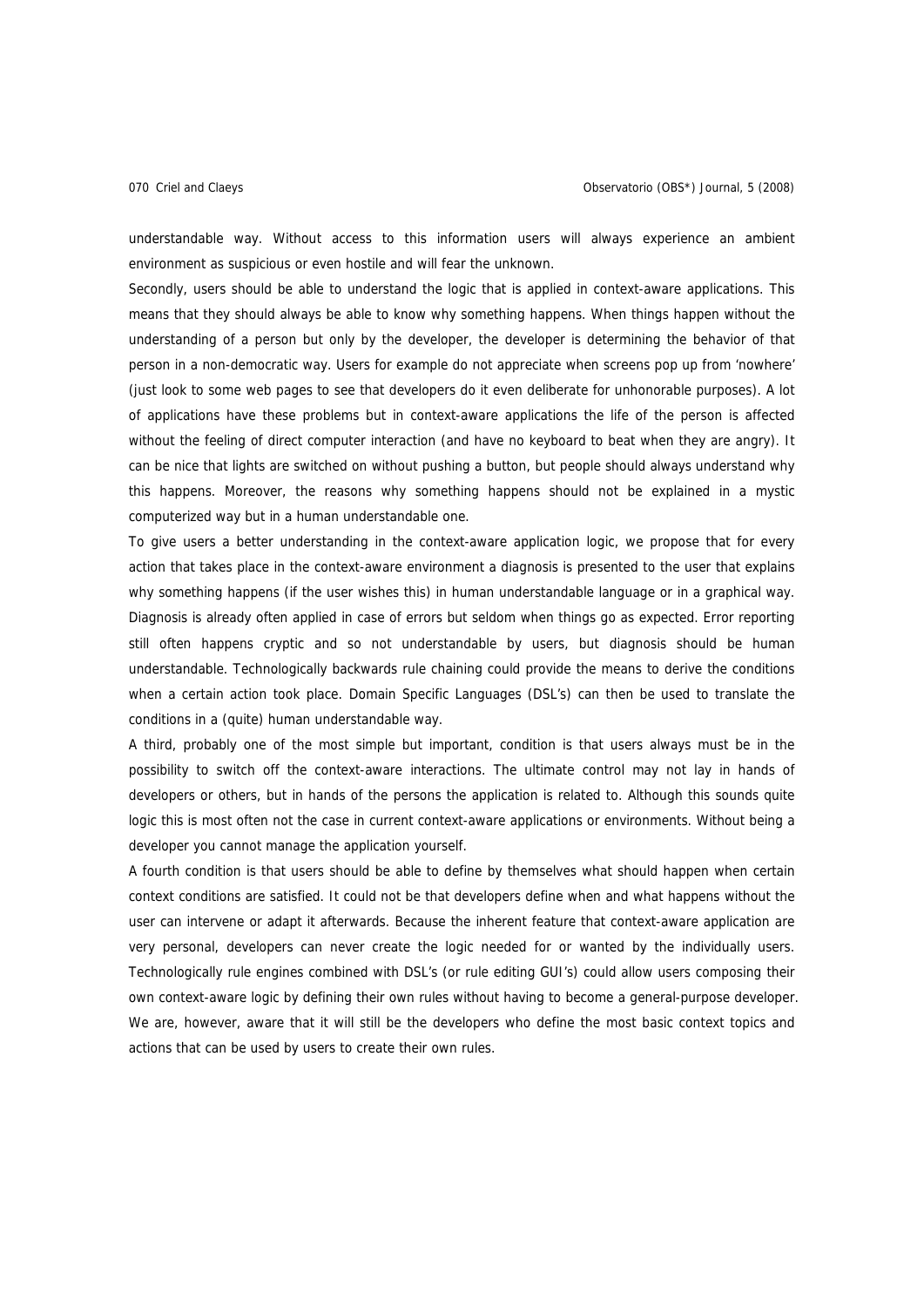Observatorio (OBS\*) Journal, 5 (2008) Contract Contract Contract Criel and Claeys 071

A fifth condition, probably the most difficult one to realize, is that users should be able to define there own meaning to context topics. Meaning is so personal and evaluating in time that developers (also when applications are developed in transdisciplinary teams) never can define it for the user, although this is what often happens at the moment. Just as in the previous condition, rules with inferred data as consequence could be used to implement a very basic form of meaning. Users could for example define what they understand as 'cold' under certain conditions. This can be 5 degrees Celsius, or 20 degrees Celsius. We know that this basic example is only a start of solution to put meaning in the hands of users. We still have to take into account the constraints of technology and technology cannot handle meaning and meaning is constructed in the interactions themselves.

A last, but very important condition, is the fact that not only developers may not design from a 'view from nowhere' or 'detached intimacy' but from a 'located accountability' (Suchman, 2002), but users also have to take their responsibility. Living in a networked society makes it necessary to develop some critical digital literacy, and also some critical literacy of the digital. A necessary condition to shift power relations regarding technology, and more specific related to context-aware applications, in favor of the user is inextricably linked with the will of users to take their responsibility in autonomous behaving and controlling their everyday life world where context-aware applications will possibly get integrated.

Although these conditions will never take away the feeling of intrusiveness completely and users will never full participate in the development and configuration of the context-aware logic, we believe that consequent satisfaction of these conditions will make the users more confident in context-aware environment and give them a greater feeling of being in control.

#### **5. Case study design**

Currently we are further elaborating, testing and researching the prototypes that can realize the conditions stated above. Moreover research is done in how rules can be defined by users in a tangible way. Results will be published at a later time.

## **6. Conclusions and future work**

In this article we studied the reasons why context-aware applications and environments didn't really break through until now. We started with scrutinizing the concept of user participation and their relation to current design trends and the implication for the development of context-aware applications and environments. We formulated some recommendations with the goal to shift power relations in the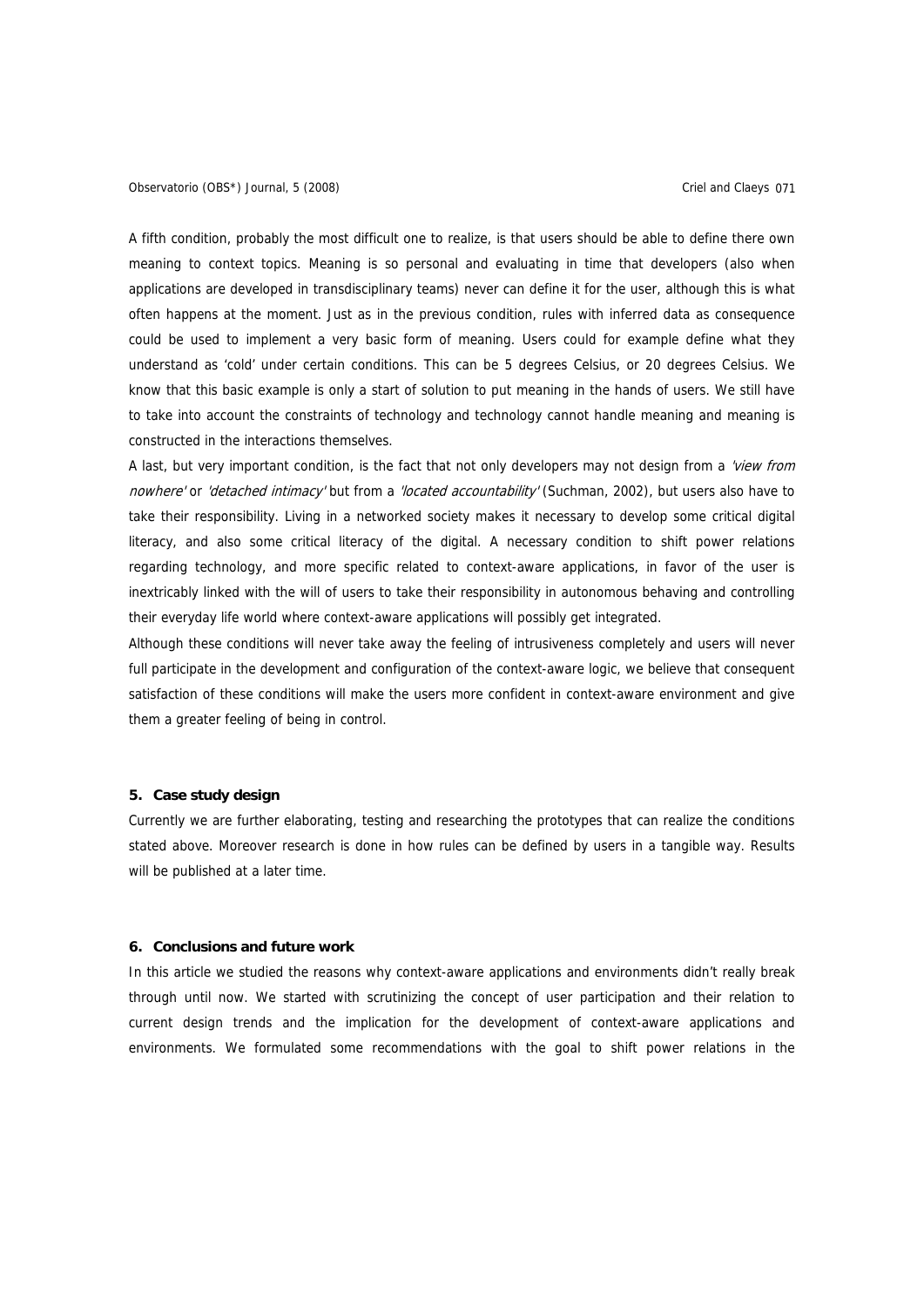development, configuration and use of context-aware applications. We assume that without allowing users to open and configure the context-aware logic, users will never have trust into the systems, never use it and stay in a very weak power position in relation to the developer.

We are aware that this is only the beginning of research and the research on the implementation of mentioned recommendations should be evaluated. We are however aware that the fulfillment of these conditions will not take away the feeling of intrusiveness completely and users will never 'fully participate'. But when these conditions are not met we believe that context-aware environments will not break through and the real research for useful user programmed context-aware applications will never start.

#### [Future work will be proposed at the conference]

#### **Acknowledgements**

The work reported in this paper was performed in the context of the ITEA SmartTouch project: "Browsing Smart Objects Around You" and the ITEA AmIE: "Ambient Intelligence for the Elderly", funded by the Flemish IWT [IWT]. We want to thank the IWT for their support.

## **Bibliography**

Arnall, Timo (2006). A graphic language for touch-based interactions. Paper presented at the Mobile Interaction with the Real World (MIRW 2006), Espoo, Finland.

Bakardjieva, Maria (2005). Internet Society. The internet in everyday life. London, Thousand Oaks, New Delhi: Sage Publications.

Barthes, Roland (1977). The Death of the Author. In D. Graddol & O. Boyd-Barrett (Eds.), Media Texs: Authors and Readers (pp. 166-170). Clevedon: Multilingual matters in association with the Open University.

Barton, David, & Hamilton, Mike (2000). Literacy practices. In D. Barton & M. Hamilton & R. Ivanic (Eds.), Situated literacies: reading and writing in context. London: Routlegde.

Beck, Eevi E. (2001). On participatory design in Scandinavian computing research. Oslo: University of Oslo. Department of Informatics.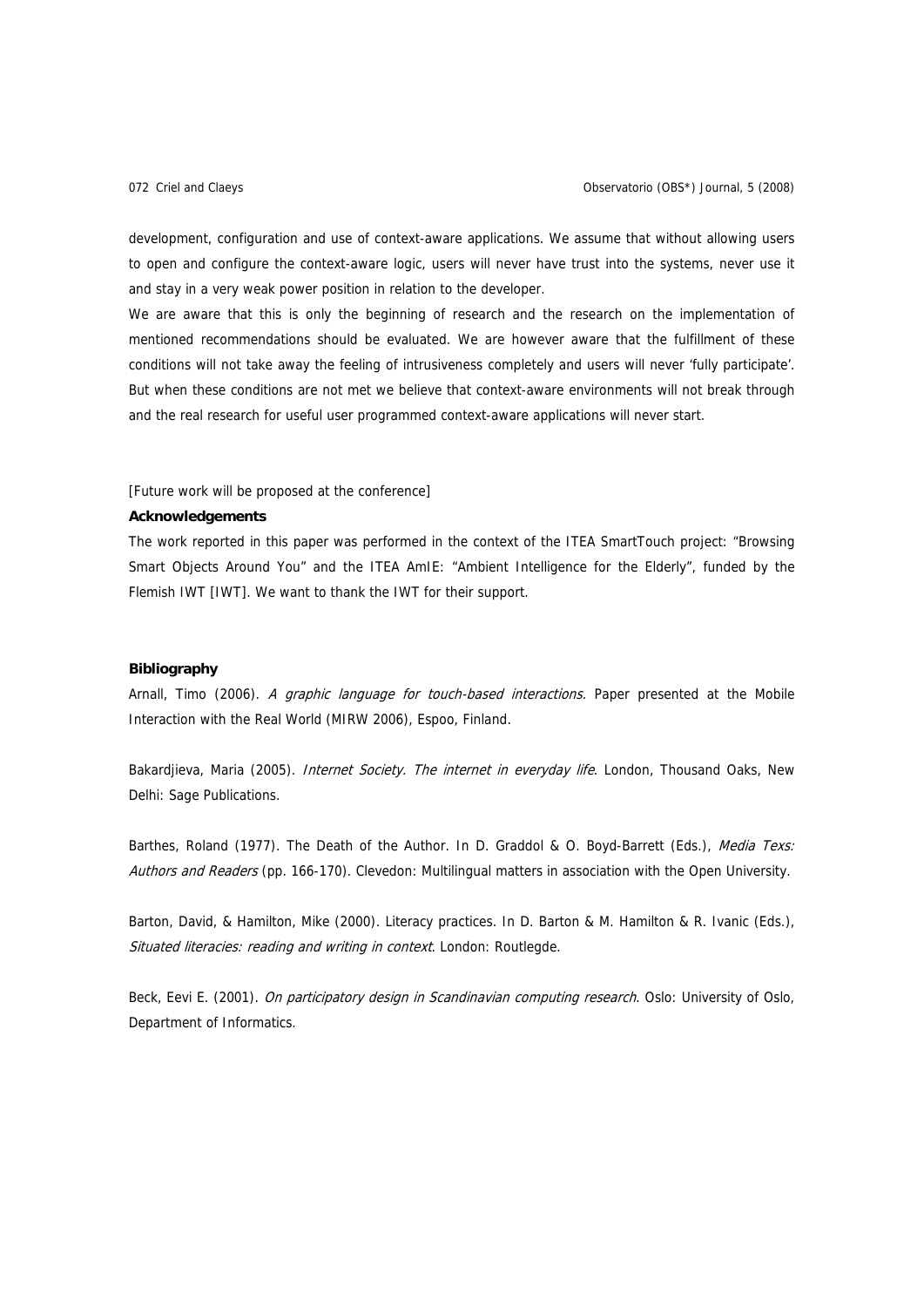Ben Allouch, S., Van Dijk, J. A. G. M. & Peters, O. (2005). Our future home recommended: A content analysis of ambient intelligence promotion material, Etmaal van de Communicatiewetenschap. Amsterdam, The Netherlands.

Bijker, Wiebe, Hughes, Thomas P., & Pinch, Trevor (1987). The social construction of technological systems: New directions in the sociology and history of technology. Cambridge, MA: MIT Press.

Bjerknes, G., P. Ehn, et al. (1987). Computers and Democracy - A Scandinavian Challenge. Aldershot.

Boczkowski, Pablo J. (2004). The Mutual Shaping of Technology and Society in Videotex Newspapers: Beyond the Diffusion and Social Shaping Perspectives. The Information Society, 20, 255-267.

Broos, Agnetha, & Roe, Keith (2006). The Digital Divide in the Playstation Generation. Self-efficacy, locus of control and ICT adoption among adolescents. Poetics.

Brown, P.J. (1996). The Stick-e Document: a Framework for Creating Context-Aware Applications. Proceedings of EP'96, Palo Alto, pages 259-272.

Carpentier, Nico (2007). Introduction: Participation and Media. In B. Cammaerts & N. Carpentier (Eds.), Reclaiming the Media: Communication Rights and Democratic Media Roles. Bristol, Chicago: Intellect.

Chen, G., & Kotz, D. (2000). A Survey of Context-aware Mobile Computing Research. Technical Report TR2000-381: Department of Computer Science, Dartmond College.

Chen, H., Fenin, T., & Joshi, A. (2004, March 14-17). Semantic Web in Context Broker Architecture. . Paper presented at the Second IEEE International Conference on Pervasive Computing and Communications (Percom '04), Washington DC.

Claeys, Laurence (2007). Informatie-en Communicatietechnologieen in de dagelijkse leefwereld. Een interpretatieve benadering van gelijke kansen in de netwerkmaatschappij. Universiteit van Gent, Gent.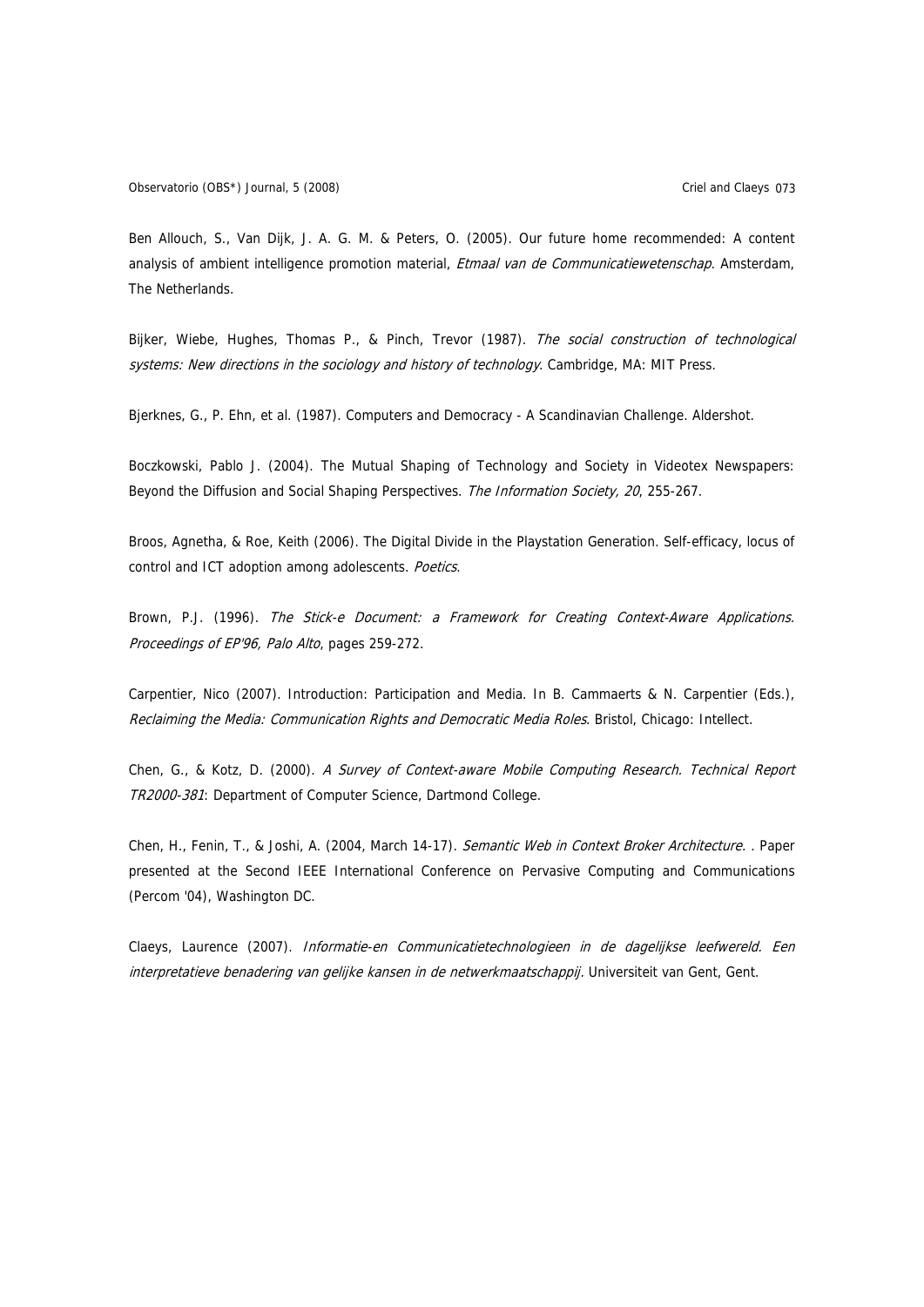Crutzen, Cecile (2005). Questioning Gender in E-learning and its Relation to Computer Science. Spaces for Design, Working and Learning. In R. Braidotti & A. Baren (Eds.), The Making of European Women's Studies, Volume VI (pp. 40-59). Utrecht: Athena.

De Moor, A., De Leenheer, P., Meersman, M. (2006). DOGMA-MESS: A Meaning Evolution Support System for Interorganizational Ontology Engineering. Paper presented at the 14th International Conference on Conceptual Structures, Aalborg, Denmark.

Dey, Anind K. (2000). Providing architectural support for building context-aware applications. Phd. College of Computing, Georgia Institute of Technology.

Dey, Anind K., Hamid, Raffay, Beckmann, Chris, Li, Ian, & Hsu, Daniel (2004). a CAPpella: programming by demonstration of context-aware applications, Proceedings of the SIGCHI conference on Human factors in computing systems. Vienna, Austria: ACM Press.

Dey, Anind K., Sohn, Timothy, Streng, Sara, & Kodama, Justin (2006). iCAP: Interactive Prototyping of Context-Aware Applications. Paper presented at PERVASIVE. Springer-Verlag (pp. 254-271).

Dreyfus, Hubert L. (2001). On the Internet. London and New York: Routledge.

Ducatel, K., Bogdanowicz, F., Scapolo, J., Leijten, J., & Burgelman, J-C. (2003). Ambient Intelligence: From vision to reality: IST Advisory Group Draft Rep. European Commission.

Forlizzi, Jodi, & Battarbee, Katja (2004). *Understanding Experience in Interactive Systems*. Paper presented at the DIS2004, Cambridge, Massachusetts, USA.

Gajos, K., Fox, H., & Shrobe, H. (2002). End user empowerment in human centered pervasive computing, Pervasive 2002 (pp. 134-140).

Geerts, David, Jans, Greet & Vanattenhoven, Jeroen (2007). Terminology. Presentation at CitizenMedia meeting, 15&16 february, Leuven, Belgium.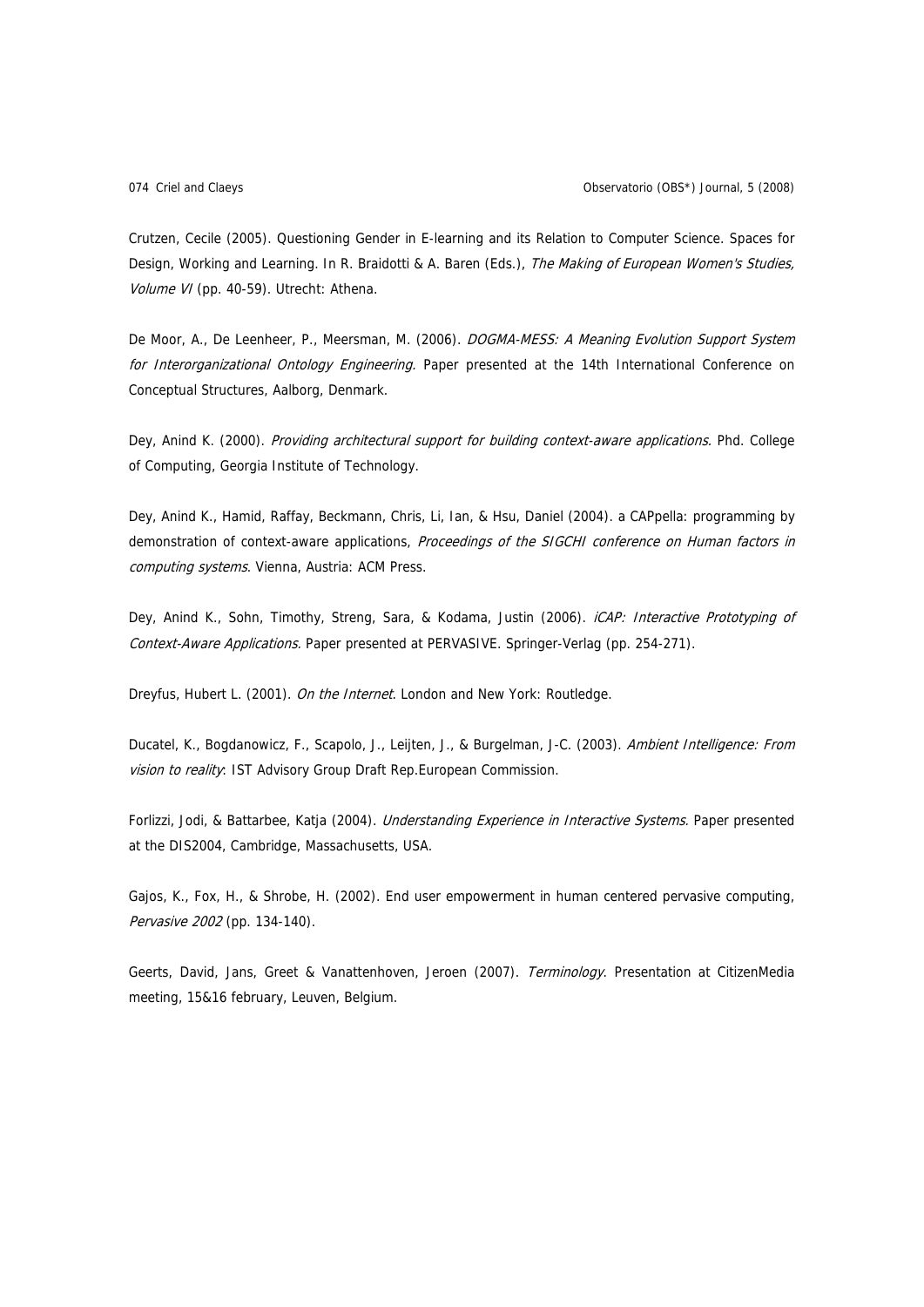Gu, Tao, Pung, Hung Keng, & Zhang, Da Qing (2005). A service-oriented middleware for building contextaware services. J. Netw. Comput. Appl., 28(1), 1-18.

Hayes, Philip. J., & Reddy, Raj D. (1983). Steps toward graceful interaction in spoken and written manmachine communication. *International Journal of Man-Machine Studies, I*(19), 231-284.

Hofer, Thomas, Schwinger, Wieland, Pichler, Mario, Leonhartsberger, Gerhard, Altmann, Josef, & Retschitzegger, Werner (2003). Context-Awareness on Mobile Devices - the Hydrogen Approach, Proceedings of the 36th Annual Hawaii International Conference on System Sciences (HICSS'03) - Track 9 - Volume 9: IEEE Computer Society.

Hull, Richard, Neaves, Philip, & Bedford-Roberts, James (1997). Towards Situated Computing, Proceedings of the 1st IEEE International Symposium on Wearable Computers: IEEE Computer Society.

Jones, Rachel (2006). Experience Models: Where Ethnography and Design Meet. Paper presented at the EPIC.

Korpip, Panu, Malm, Esko-Juhani, Salminen, Ilkka, Rantakokko, Tapani, & a.o. (2005). Context management for end user development of context-aware applications, Proceedings of the 6th international conference on Mobile data management. Ayia Napa, Cyprus: ACM Press.

Kuhn, Thomas (1962). The Structure of Scientific Revolutions. Chicago: University of Chicago Press.

Laclau, Ernesto, & Mouffe, Chantal (1985). Hegemony and Socialist Strategy. Towards a Radical Democratic Politics. London, New York: Verso.

Meyer, Sven, & Rakotonirainy, Andry (2003). A survey of research on context-aware homes, Proceedings of the Australasian information security workshop conference on ACSW frontiers 2003 - Volume 21. Adelaide, Australia: Australian Computer Society, Inc.

Norman, Don (2005). Human-Centered Design Considered Harmful. *Interactions, 12*(4), 14-19.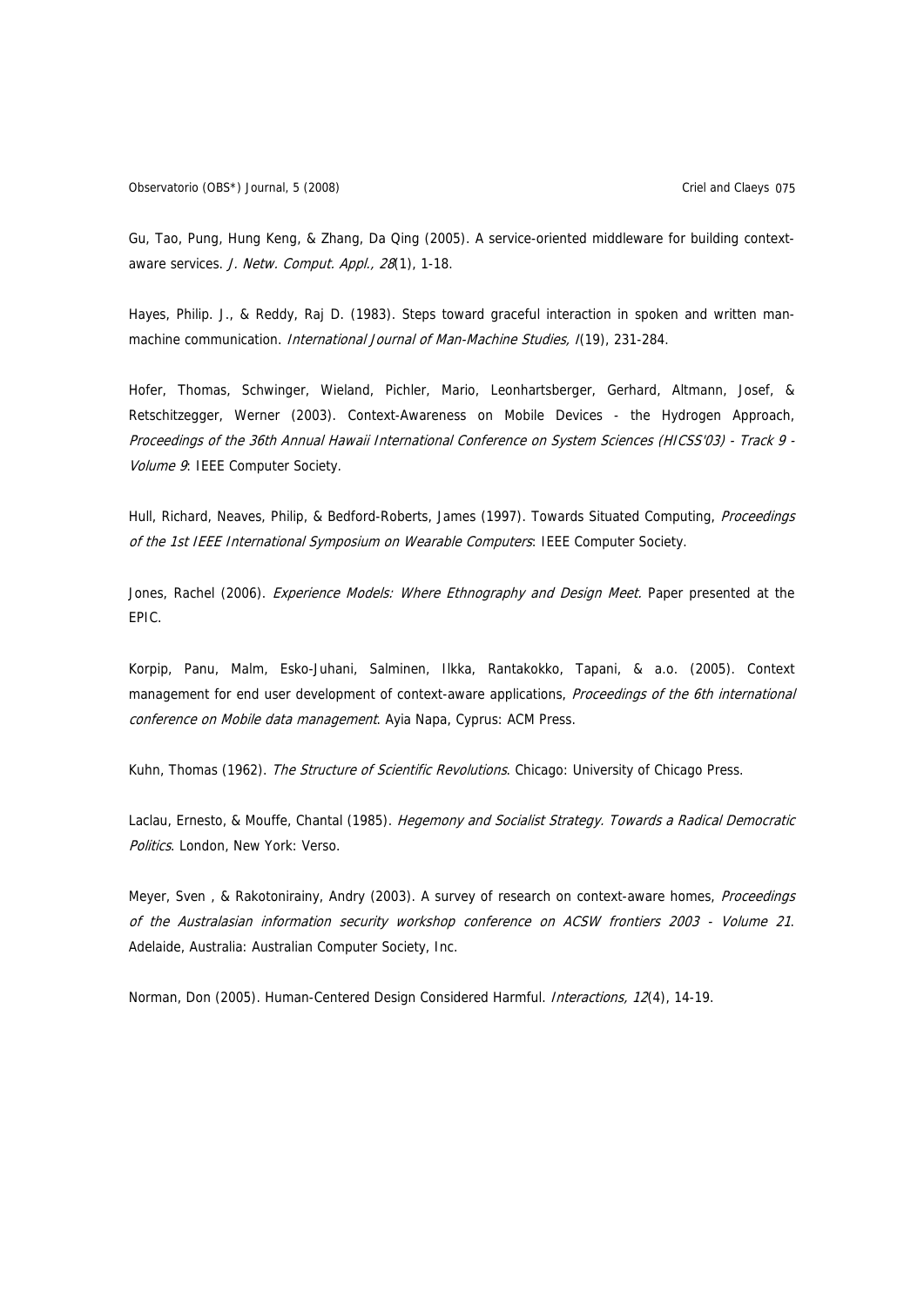Nygaard, K, & Bergo, T.O. (1973). Planlegging, styring og databehandling. Grunnbok for fagbevegelsen (Planning, management and data processing. Handbook for the labour movement). Oslo.

Pascoe, Jason (1998). Adding Generic Contextual Capabilities to Wearable Computers, Proceedings of the 2nd IEEE International Symposium on Wearable Computers: IEEE Computer Society.

Pateman, Carole (1970). Participation and Democratic Theory. Cambridge, London, New York, Melbourne: Cambridge University Press.

Rom, Manuel, Hess, Christopher, Cerqueira, Renato, Ranganathan, Anand, Campbell, Roy, H. , & Nahrstedt, Klara (2002). Gaia: a middleware platform for active spaces. SIGMOBILE Mob. Comput. Commun. Rev.,  $6(4)$ , 65-67.

Schilit, B.N. , Adams, N. , & Want, R. (1994). Context-Aware Computing Applications. Paper presented at the 1st International Workshop on Mobile Computing Systems and Applications.

Schütz, Alfred (1962). Collected papers Vol. I. The problem of social reality. The Hague: Martinus Nijhoff.

Schütz, Alfred, & Luckmann, Thomas (1974). The Structures of the Life-World. London: Heinemann.

Servaes, Jan (1999). Communication for Development. On World, Multiple Cultures. Cresskill New Jersey: Hampton Press.

Singh, A. and M. Conway (2006). Survey of Context aware Frameworks. Information Technology Services, The University of North Carolina at Chapell Hill.

Sterling, Bruce (2006). Emerging Technology, Emerging Technology 2006. San Diego.

Suchman, Lucy (2002). Located accountabilities in technology production. Scandinavian Journal of Information Systems, 14(2), 91-105.

Suchman, Lucy (2005). Introduction to Plans And Situated Actions II: Human-machine reconfigurations, 2nd expanded edition.